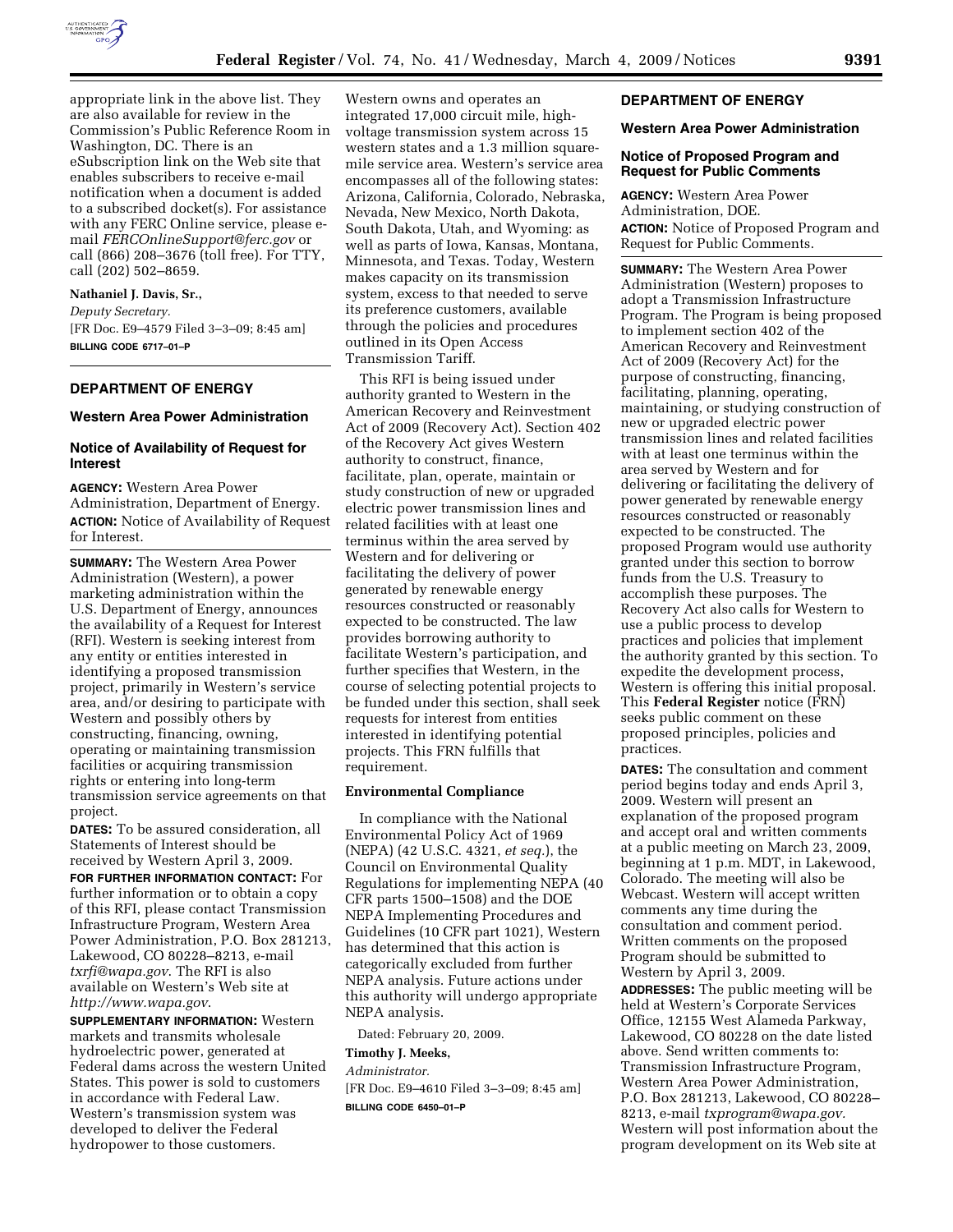*http://www.wapa.gov,* including written comments received in response to this notice after the close of the comment period. Western must receive written comments by the end of the consultation and comment period to ensure they are considered in Western's decision process.

As access to Western facilities is controlled, any U.S. citizen wishing to attend any meetings at Western must present a government-issued form of picture identification, such as a U.S. driver's license, U.S. passport, U.S. government ID, or U.S. military ID, at the time of the meeting. Foreign nationals should contact Western at least 15 days in advance of this meeting to obtain the necessary form for admittance to the meeting.

# **FOR FURTHER INFORMATION CONTACT:**

Please contact Transmission Infrastructure Program, Western Area Power Administration, P.O. Box 281213, Lakewood, CO 80228–8213, e-mail *txprogram@wapa.gov.* This proposal is also available on Western's Web site at *http://www.wapa.gov.* 

# **SUPPLEMENTARY INFORMATION:**

# **Background**

Western markets and transmits wholesale hydroelectric power, generated at Federal dams across the western United States. This power is sold to customers in accordance with Federal Law. Western's transmission system was developed to deliver the Federal hydropower to those customers. Western owns and operates an integrated 17,000 circuit mile, highvoltage transmission system across 15 western states and a 1.3 million squaremile service area. Western's service area encompasses all of the following states: Arizona, California, Colorado, Nebraska, Nevada, New Mexico, North Dakota, South Dakota, Utah, and Wyoming; as well as parts of Iowa, Kansas, Montana, Minnesota, and Texas. Today, Western makes capacity on its transmission system, excess to that needed to serve its preference customers, available through the policies and procedures outlined in its Open Access Transmission Tariff (OATT). Western offers nondiscriminatory access to its transmission system, including requests to interconnect new generating resources to that transmission system under its Safe Harbor OATT on file with the Federal Energy Regulatory Commission (FERC).

Western is seeking public comment on the proposed principles, policies and practices it will use to implement the authority provided in section 402 of the Recovery Act. A 30-day consultation

and comment period starts with the publication of this notice in the **Federal Register**.

In defining the proposed Program, Western has identified a series of principles that will provide overarching guidance. It has further identified a series of policies and practices it will follow in implementing the proposed Program. These principles, policies and practices are described in this notice.

#### **Proposed Action**

The proposed action is to implement the Program authorized in section 402 of the Recovery Act. The Program goal is to identify, prioritize and participate in the study, facilitation, financing, planning, operating, maintaining, and construction of new or upgraded transmission facilities and additions that will help bring renewable energy resources to market across the West. One objective is to encourage non-Federal participation so as to leverage Western's borrowing authority. The Program consists of several major components: (1) Project Funding, (2) Project Evaluation, (3) Project Development, (4) Project Operation and Maintenance, and (5) Project Rates and Repayment.

#### **Principles**

In implementing the authority granted to Western in section 402, Western identified the following principles which provide overarching guidance. Western will ensure each project approved for funding using Treasury borrowing authority:

1. Is in the public interest.

2. Will not adversely impact system reliability or operations, or other statutory obligations.

3. Offers a reasonable expectation that the proceeds from such project shall be adequate to meet Western's financial repayment obligations.

4. Uses a public process to set rates for Western-owned transmission capacity resulting from any new facilities developed as a result of Western's participation in such project.

5. Has the necessary capabilities to provide generation-related ancillary services.

6. Uses the proceeds from the sale of the transmission capacity from such project for the repayment of the principal and interest of the loan from the Treasury attributable to that project, after reserving such funds as Western determines are necessary—

a. to pay for the ancillary services that are provided.

b. to meet the costs of operating and maintaining the new project.

Western will ensure the Program:

1. Provides an opportunity for participation of other entities in constructing, financing, owning, facilitating, planning, operating, maintaining, or studying construction of new or upgraded electric power transmission lines under this authority by seeking requests from entities interested in identifying potential projects through one or more notices published in the **Federal Register**.

2. Uses revenues from projects developed under this authority as the only source of revenue for—

a. Repayment of the associated loan for the project and

b. Payment of expenses for ancillary services, and operation and maintenance.

c. Payments for ancillary services that will be credited to the existing power system providing these services, when the existing Federal power system is the source of the ancillary services.

3. Maintains appropriate controls to ensure, for accounting and repayment purposes, each transmission line and related facility project in which Western participates under this authority is treated as separate and distinct from—

a. each other such project and b. all other Western power and transmission facilities.

# **Proposed Program**

- I. Table of Contents
- II. Definitions III. Project Funding
	- A. Applicability
	- B. Criteria
	- C. Policies and Practices
- IV. Project Evaluation
	- A. Applicability
	- B. Criteria
- C. Policies and Practices
- V. Project Development and Operations and Maintenance
- A. Applicability
- B. Policies and Practices
- VI. Project Rates and Repayment
- A. Applicability
- B. Criteria
- C. Policies and Practices
- VII. Effective Date

#### **II. Definitions**

A. The term ''Administrator'' means the Administrator of Western.

B. The term ''entity'' means the firm or business concern that seeks to participate with Western under this authority.

# **III. Project Funding**

A. *Applicability:* All Projects selected for funding under this authority are proposed to be governed by the principles, policies, and practices outlined in this notice.

B. *Criteria:* All projects selected for funding under this authority would be